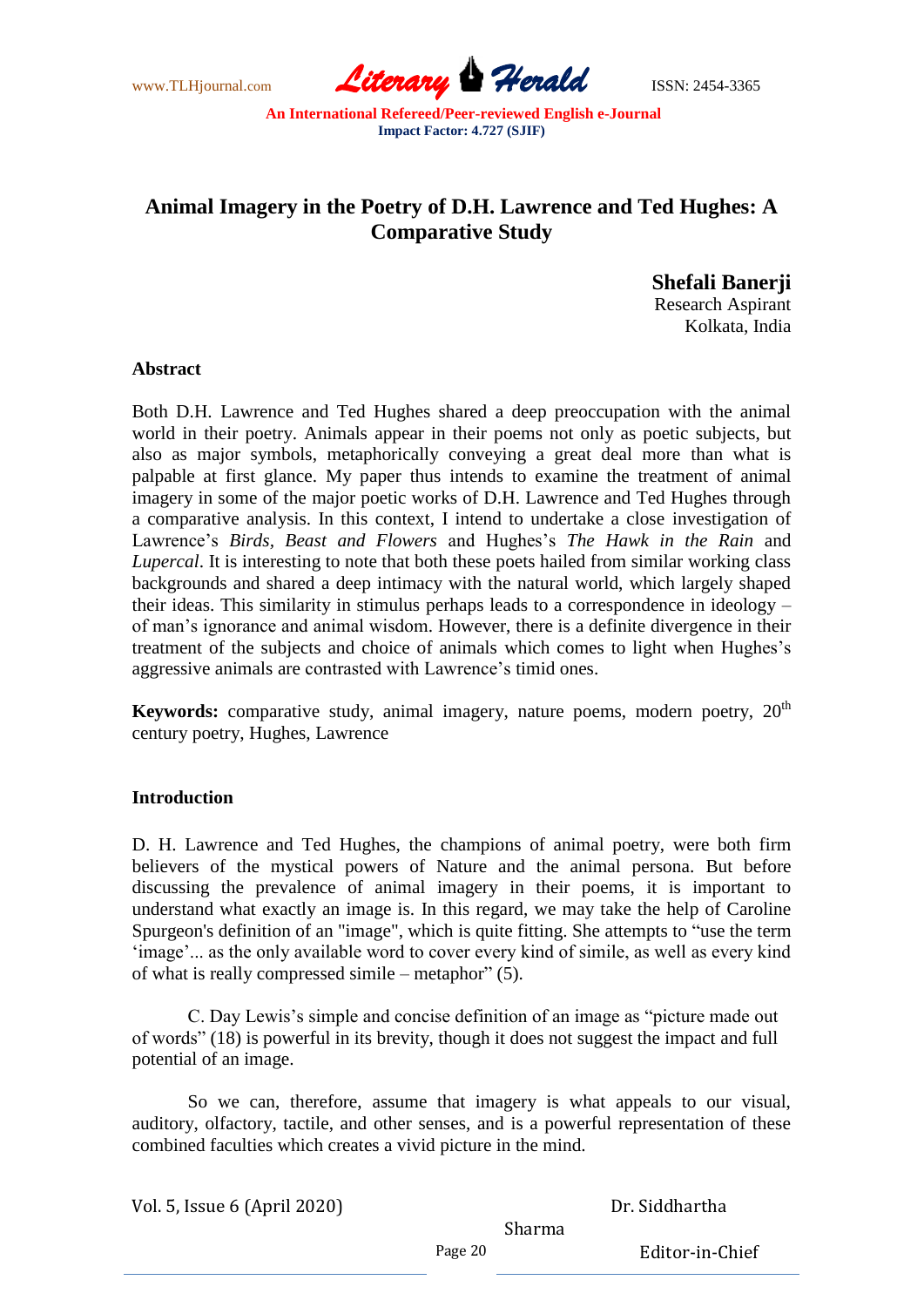www.TLHjournal.com *Literary Herald*ISSN: 2454-3365

The animal imagery in the poetry of both Lawrence and Hughes is a powerful and intense portrayal of the remarkable influence of the animal world and its supernatural persona, which is rife in Hughes's *Hawk in the Rain* and *Lupercal*, as well as Lawrence's *Birds, Beasts and Flowers*.

#### **Lawrence's bruised animal persona**

In the collection *Birds, Beasts and Flowers* (1923), Lawrence found a new theme abandoning his earlier inclination towards autobiography. The First World War had left him psychologically and emotionally bruised. The devastation it brought in its wake made him question the meaning and existence of creation, of life itself (Saldanha 77).

Lawrence returns to the world of nature and finds in it that inherently intuitive life which industrialism was trying to eliminate. The birds, beasts and flowers manifest in them the same energy, the same urge, the same quickening as man (Saldanha 78).

The Evangelistic Beasts and the Animal poems in the collection are utterances from a fixed and determined self of Lawrence (Poovalingam 226). There are four poems under the general heading "The Evangelistic Beasts" and each of them has a gospel saint's name for the individual titles.

The section Animals contains a total of eight poems – "The Ass", "He-Goat", ―She-Goat‖, ―Elephant‖, ―Kangaroo‖, ―Bibbles‖, ―Mountain Lion‖ and ―The Red Wolf".

"The Ass" presents the creature in its humble and unassertive circumstances. Like man, the ass is also ruled by knowledge. It has, sadly, tumbled into the "rut of love".

The ass,

Somehow, alas, he fell in love, And was sold into slavery.

He fell into the rut of love, Poor ass, like man, always in rut, The pair of them alike in that.

All his soul in his gallant member And his head gone heavy with the knowledge of desire And humiliation.

The ass, that was once physically potent and virile, is now reduced to an inactive and slogging being. The ass has now become a mental construct and has surrendered its physical being. Like the modern man, the ass is conscious of its own desire and hence feels "humiliation".

Vol. 5, Issue 6 (April 2020)

Dr. Siddhartha

Sharma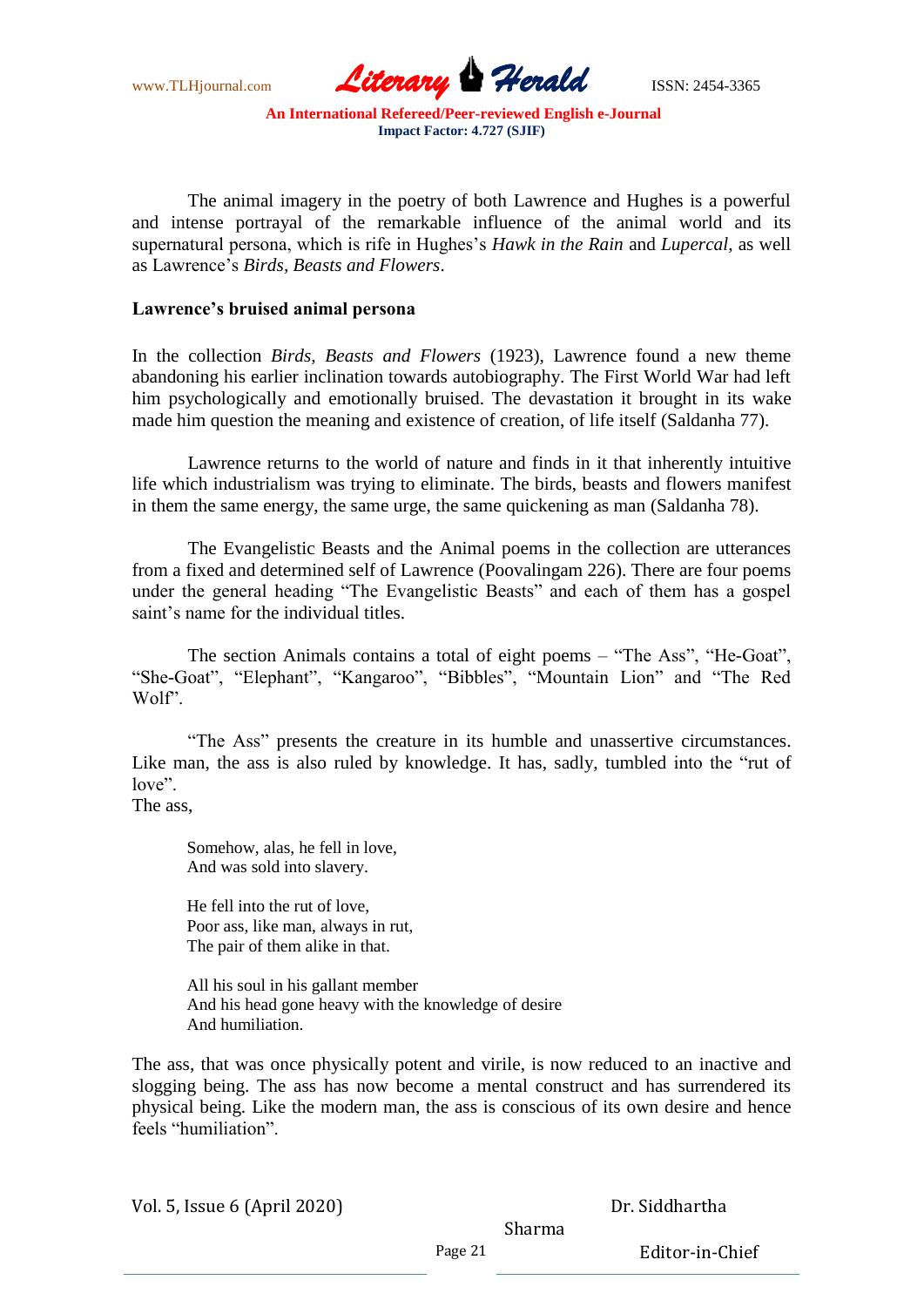www.TLHjournal.com *Literary Herald*ISSN: 2454-3365

In the poem "Elephant", the elephant is posited as one of the oldest animals in the world – "the hugest, oldest of beasts". "Elephant" discloses the ironic situation of a majestic being subjugated by a "pale fragment of a Prince".

Pale, dispirited Prince, with his chin on his hands, his nerves tired out, Watching and hardly seeing the trunk-curl approach and clumsy, knee-lifting salaam

Of the hugest, oldest of beasts, in the night and the fire-flare below.

The poem reveals how man is superannuated by animals.

"Kangaroo", on the other hand, is indorsed as one of the best of Lawrence's poems by James Reeves. He writes,

It is a remarkable feature of Lawrence's expressionism that, even when – as in "Kangaroo" – he intellectualizes the experience, the occasion of the poem is always physically present, with an acute, sometimes uncomfortable actuality. "Kangaroo" is, indeed, one of the most completely successful of Lawrence's animal-poems. It expresses a wonderful sensitivity to the physical actuality of the animal. The 'philosophy' may or may not be nonsense, but if the kangaroo has a ‗meaning', surely Lawrence came nearer to realizing it than any other writer could have done. (177)

Lawrence's "Mountain Lion" is a melancholic poem. It mourns the unfortunate demise of a lioness, shot dead by two men, and the loss incurred by Nature.

The speaker encounters the two men carrying a dead lioness only after having established the scene to intrigue and poke the mind of the reader.

Men! Two Men! Men! The only animal in the world to fear!

They hesitate. We hesitate. They have a gun. We have no gun.

The speaker of "Mountain Lion" expresses a strong distrust of humans when he says that man is the "only animal in the world to fear".

The use of animals in Lawrence exemplifies for us where we are going wrong as humans, and also serves as a cautionary tale of Man's insatiable hunger and its ghastly consequences.

## **Hughes's worship of the animalistic fervour**

Similarly famous for his animal poetry, Ted Hughes chose his animals to exemplify the

Vol. 5, Issue 6 (April 2020)

Dr. Siddhartha

Sharma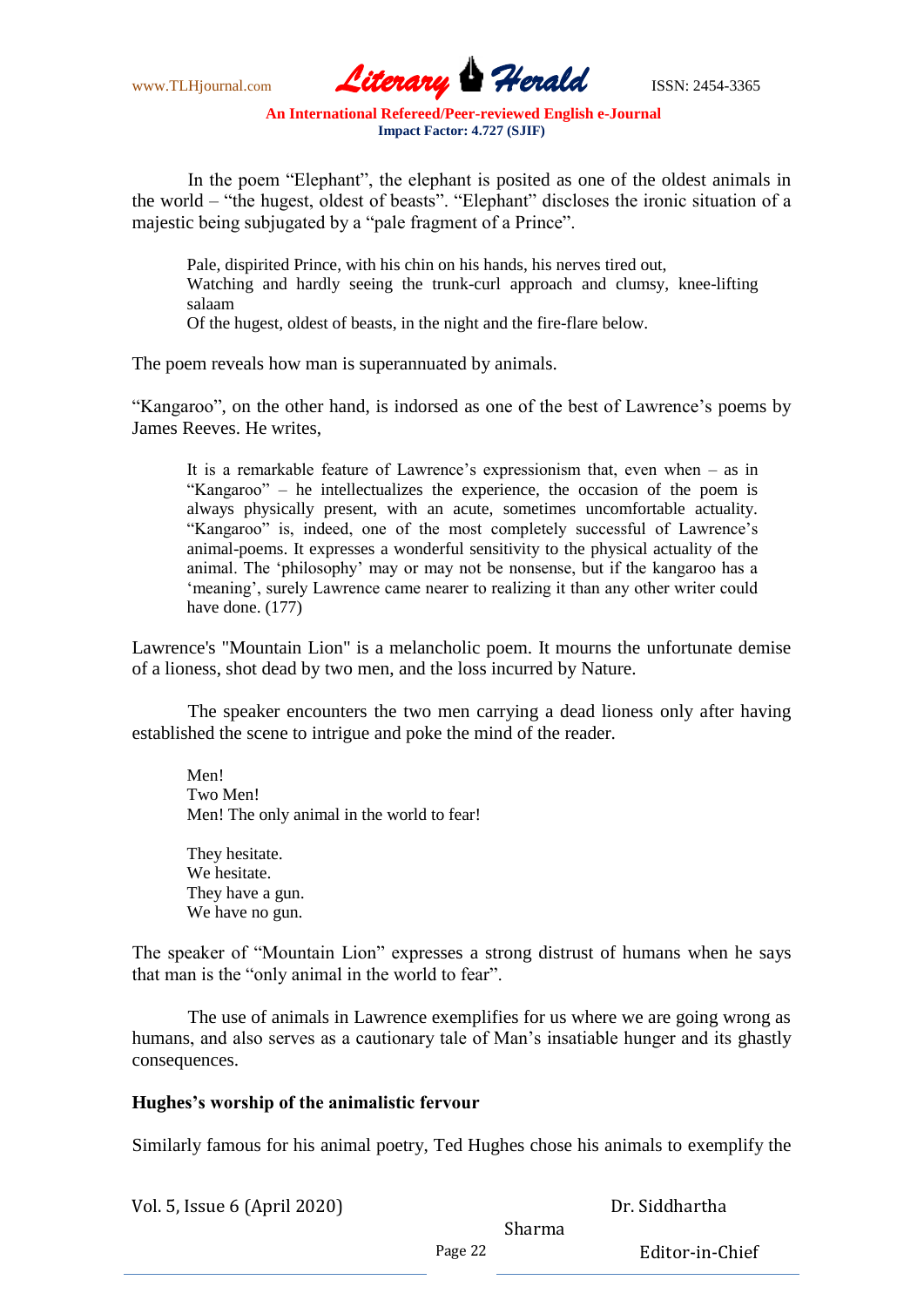www.TLHjournal.com *Literary Herald*ISSN: 2454-3365

virility of life. In his poetry, animals are not playthings to be meddled with, but lords of life and death – they don the robes of mystical gods. They are found free from reticence, fears, and are full of nerve and awareness. Ted Hughes in his *Poetry in the Making* (1967) asserts about poetry –

In a way, I suppose, I think of poems as a sort of animal. They have their own life, like animals, by which I mean that they seem quite separate from any person, even from their author, and nothing can be added to them or taken away without maiming and perhaps even killing them. And they have a certain wisdom. They know something special... something perhaps which we are very curious to learn. (15)

Hughes's first volume of poems, *The Hawk in the Rain* (1957), illustrated all these ideas and established his name as a poet. The volume includes animal poems like "The Hawk in the Rain", "The Jaguar", "The Thought-Fox", "The Horses", "Law in the Country of Cats" and so on.

As John Greening tells us,

*The Hawk in the Rain* is a remarkable debut collection, even half a century on. In fact, seen now as part of a broader literary landscape, it stands out still more: a Pennine crag beside the gentle poetic meadows and literary downlands possessed by something potent, demonic, dangerous, somehow beyond time, certainly beyond the 1950s. (2)

Ted Hughes's second volume of verse *Lupercal* (1960) tends to depict that the essence of existence – both of life and the supreme universe is solely founded upon violence. In the world of nature, birds, beasts, fishes, insects, and human life, there is a recurrent war, a battle both internal and external. Consequently, power dominates and the powerful exists, while the adversaries are destroyed. The collection includes "Crow Hill", "A Dream of Horses", "Esther's Tomcat", "Hawk Roosting", "Cat and Mouse", "An Otter", "Pike" and more.

The poem "The Thought-Fox" is about the journey of writing a poem. The poet is overwhelmed by the frustrations of what we can call "the poet's block", the inability to write a poem. Precisely then arrives a silhouette of an animal upon the scene, possibly a fox, which is in fact a dynamism personifying a complex kind of knowledge that is beyond the grasp of ordinary men:

Through the window I see no star; Something more near Though deeper within darkness Is entering the loneliness...

The poem 'The Jaguar' is one of his most famous poems. The poem is an anecdote for the zoo-life but it also transcends beyond it. A symbol of vivacity, of electricity, of an enigma. It compares the animals of the zoo, distinguishing the jaguar from the rest – then fixates upon the primal persona of the jaguar.

Vol. 5, Issue 6 (April 2020)

Dr. Siddhartha

Sharma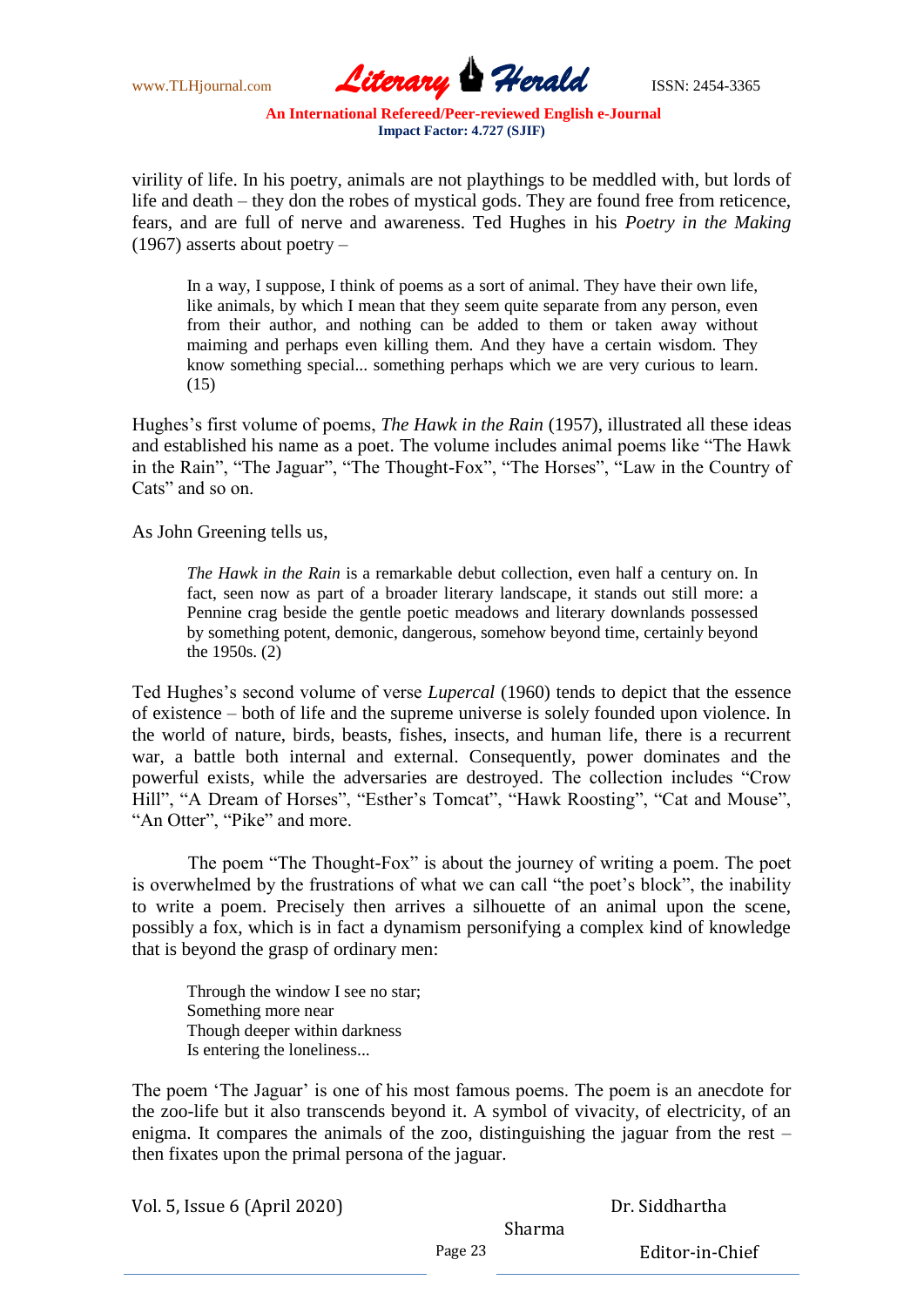

He spins from the bars, but there's no cage to him

More than to the visionary his cell: His stride is wildernesses of freedom...

Hughes's "The Horses" is a different kind of poem altogether. Here we see animals that look grand in their very placidness and compliance. No wild force is prevalent in the poem. There is equanimity all around the poet when he sees ten horses looking enormous but absolutely still and motionless: "Megalith-still". The poet then contrasts the stillness and the calm of these horses with the hullabaloo of the swarming streets, though the comparison comes only towards the end, and is made in not so many words.

Hughes's "Hawk Roosting" paints the figure of the hawk not merely as a destroyer, but also, in a twist of events, as a creator.

Now I hold Creation in my foot

Or fly up, and revolve it all slowly – I kill where I please because it is all mine.

The assertiveness of the "I" in the poem is quite fairly authoritarian. It commands order, it commands respect, it controls how things should be, and it dictates how things will be.

I am going to keep things like this.

In the poem "Pike", Hughes explains and introduces the apparent dimensions of the pike. In order to come in closer contact with the pike and appreciate the definitive facet of the violence it symbolizes, Hughes strengthens our involvement through the act of fishing (Shekhawat).

Speaking in general terms, it can be said that Hughes's animal poetry is based on the Shamanist idea that animals are more potent and sacred when compared to men, since they live a totally instinctive life. Animals are far from limits and social values, thus they are capable of living and optimising their true self.

## **Was Hughes indebted to Lawrence?**

Pointing out Hughes's debt to D. H. Lawrence, Keith Sagar tells us that,

Like Lawrence, Hughes found that he had a gift for receiving such communications from nature, and that they were the most precious things in life. (71)

He further informs us that,

Vol. 5, Issue 6 (April 2020)

Dr. Siddhartha

Sharma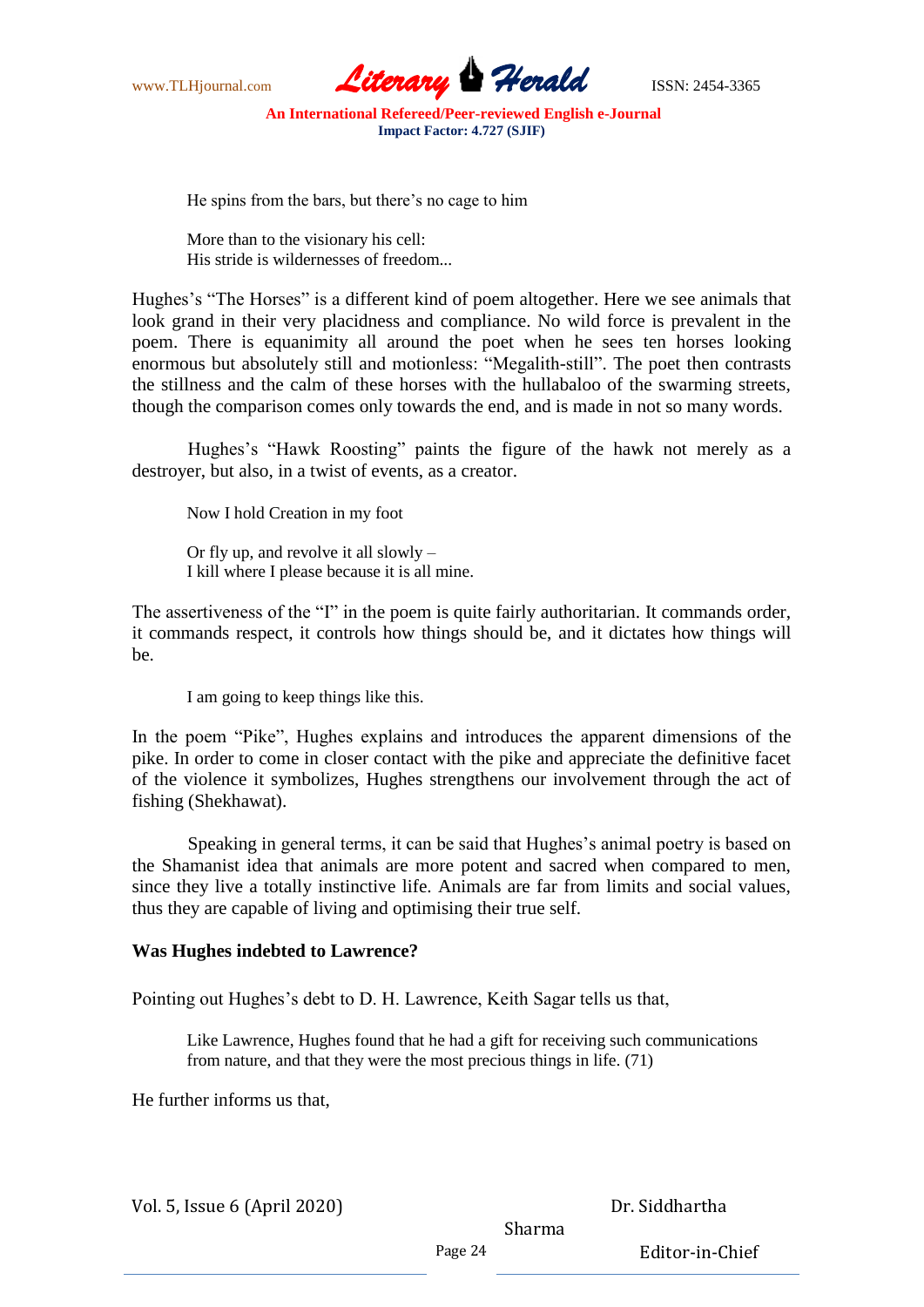

Lawrence and Hughes came from very similar backgrounds: working-class families in heavily industrialized communities but within walking distance of unspoiled countryside to which they would escape as often as possible. (72)

Finally,

Many of Lawrence's fundamental tenets became also Hughes's – his opposition to rationalism, humanism, and certain aspects of science; his insistence on the sacredness of Nature; his belief that at some time in ancient history there had been a fall, into self-consciousness and hubristic materialism, into knowledge, that is, of the self-apart-from-God... (73)

#### **The comparative study**

Now, on a comparison of the poetry of D. H. Lawrence and Ted Hughes, we realise that animals serve as symbols and exemplars for a greater truth, pertaining to their strong belief in animal intelligence and wisdom of the natural world, and their contempt of man's ignorance.

In "The Ass", Lawrence asserts:

The ass was the first of all animals to fall finally into love, From obstacle-leaping pride, Mare obstacle, Into love, mare-goal and the knowledge of love.

Similarly, in "An Otter", Hughes writes that the creature:

Brings the legend of himself From before wars or burials, in spite of hounds and vermin poles...

We grasp that attention is also paid to the physical reality of the animals. Their physical structures, bodies and habits form an integral part of the poetry of both Lawrence and Hughes.

We can see this in Hughes's "The Thought-Fox":

Cold, delicately as the dark snow A fox's nose touches twig, leaf; Two eyes serve a movement...

As well as Lawrence's "Kangaroo":

Her sensitive, long, pure-bred face. Her full antipodal eyes, so dark, So big and quiet and remote…

However, we also clearly see a difference in the choice of animals and their

| Vol. 5, Issue 6 (April 2020) |  |
|------------------------------|--|
|------------------------------|--|

Dr. Siddhartha

Sharma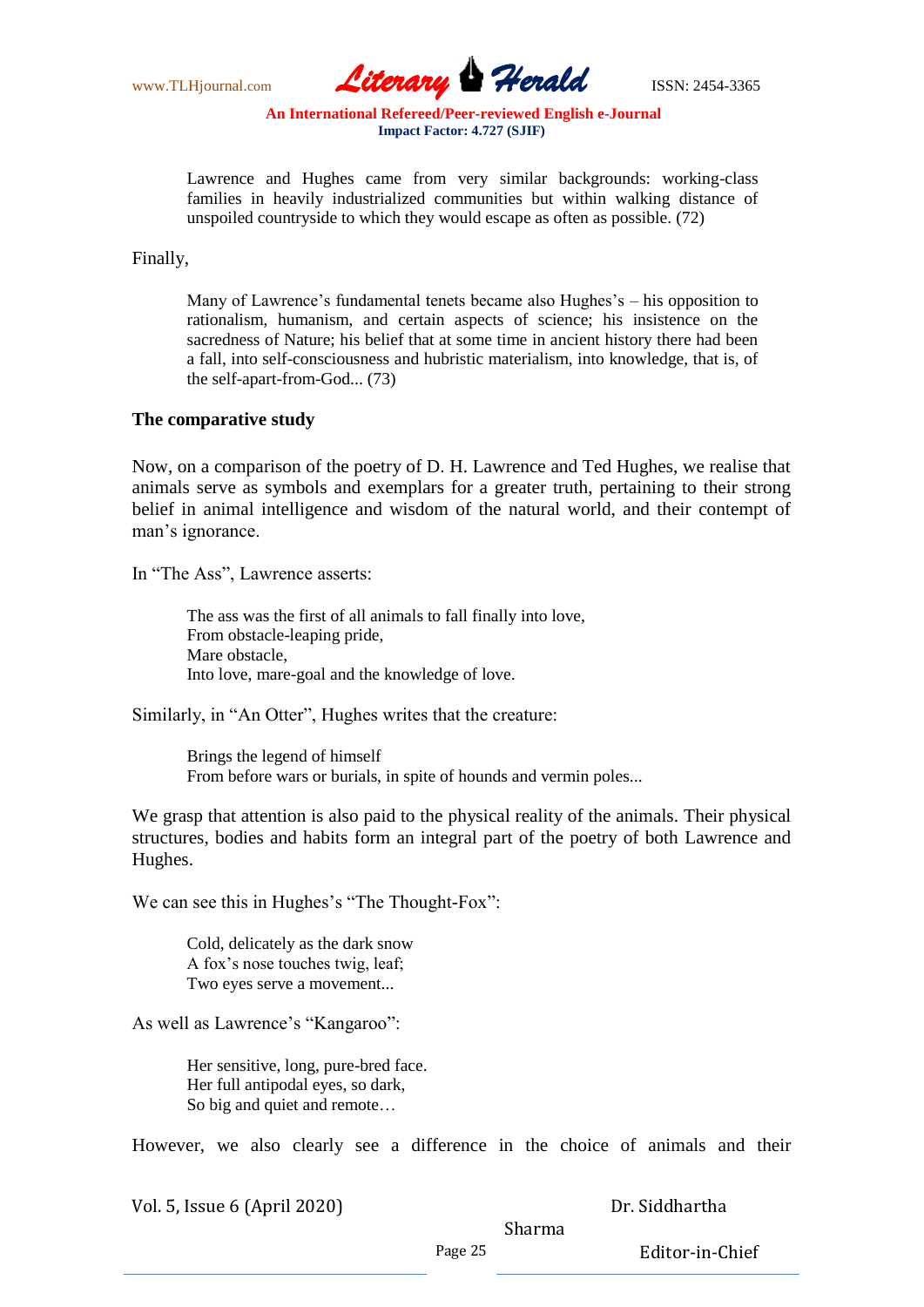www.TLHjournal.com *Literary Herald*ISSN: 2454-3365

representation. While Lawrence chooses mostly the base, meek and mild herbivores in his poems like the ass, goat, elephants, and so on (with the exceptions of the mountain lion and the red wolf as well as the female dog Bibbles), in his *Birds, Beasts and Flowers*, Hughes projects grandeur through most of his animals in the two anthologies *The Hawk in the Rain* and *Lupercal*, where he selects animals predominantly aggressive and predatory in nature, like the hawk, the jaguar, the otter, and the fox.

Even the cat in his verse has a god-like manner, like in the poem "Cat and Mouse".

Whether to two Feet or four, how are prayers contracted! Whether in God's eye or the eye of a cat.

This may be the reason why we see an air of superiority in the animals of Ted Hughes. In Hughes's poems, we see awe and reverence for the animal world as they appear in a halo of spiritual and supernatural light drawn about them. The animals are quite distant from the human world and they hold a power and position a lot more influential and definitive than humans. We see such an example in "Hawk-Roosting":

It took the whole of Creation To produce my foot, my each feather: Now I hold Creation in my foot...

Nothing has changed since I began. My eye has permitted no change.

Whereas this wonder for the animal world is also evident in Lawrence's work, we can quite easily conjecture that he tends to merge the animal and the human world, bringing them together on a distinctively cohesive platform, showing that both worlds co-exist in a single dimension, unlike Hughes's poems where we see a clear divide between the human and animal world.

Therefore, we may look at Lawrence's "Elephant":

The slow beast curiously spreading his round feet for the dust. And the slim naked man slips down, and the beast deposits the lump of wood, carefully.

It is also important to note that Ted Hughes's animals project extreme hostility in their manner, to which Hughes ascribes the term "vitality", while dismissing the term "violence". Nonetheless, there is a raw, animalistic fervour in Hughes's animal poems, celebrating the grandeur and stateliness of the animal world, as in "Hawk Roosting" and "The Jaguar". On the other hand, we have the tamed and domesticated animals in Lawrence. Even an animal like the mountain lion appears completely overpowered by the human world, for in "Mountain Lion", the lioness has been shot dead by two men. There is a sense of resignation in all the animals as they surrender to the selfish purposes of humans. Indeed once they were superior, but now that they have had a tryst with humanity, they have yielded themselves to Man, even though they possess greater

Vol. 5, Issue 6 (April 2020)

Dr. Siddhartha

Sharma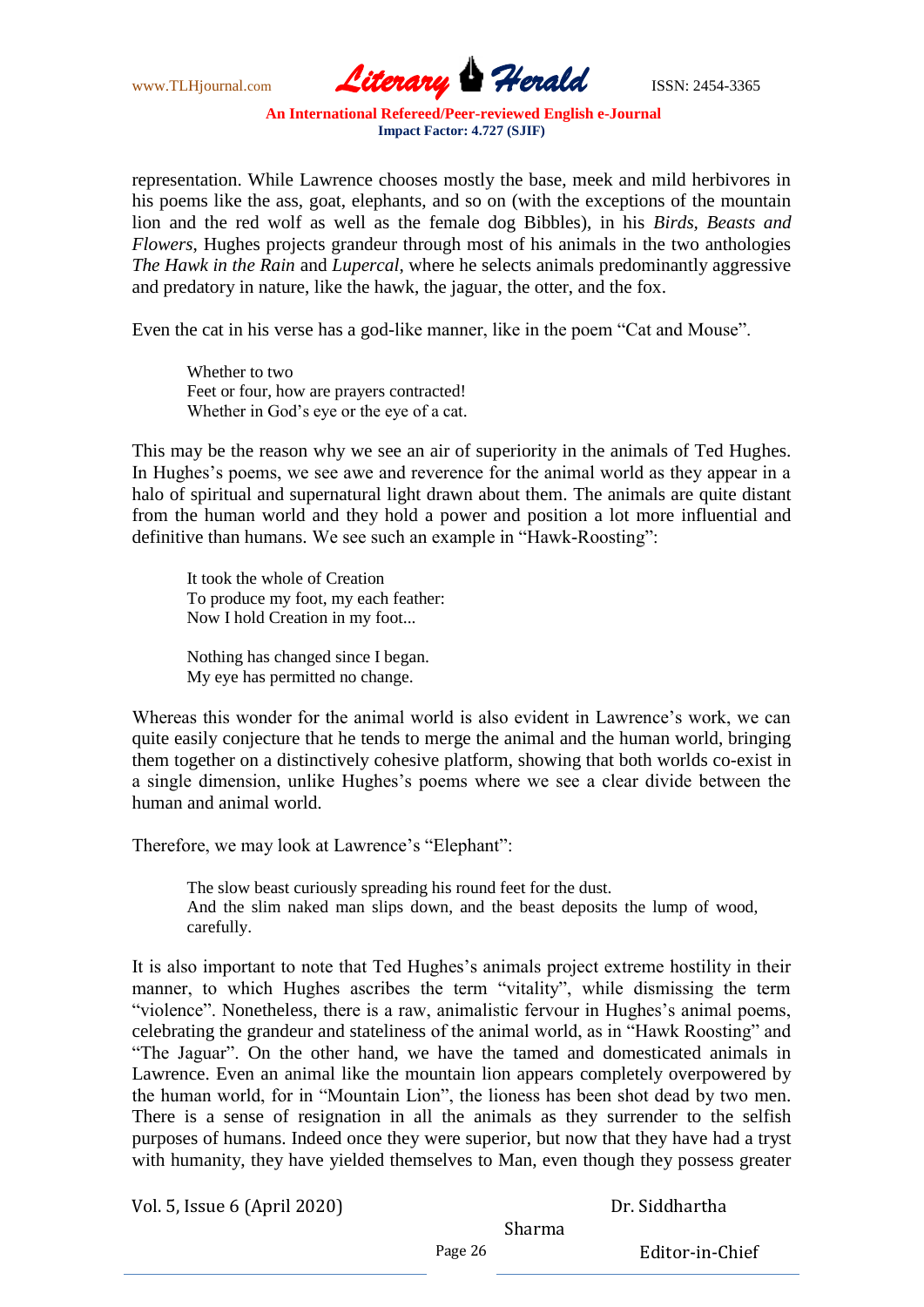

wisdom than Man can ever attain.

Here, therefore, it becomes important to take into consideration the circumstances under which the two poets were writing.

Lawrence resorted to animal poetry after the First World War had left him emotionally scarred. So there is a sense of suffering dominant in the composition of each of these poems. As a result, we see that Lawrence is trying to show that humans are not only destroying each other but also annihilating the natural world by trying to control it. However, there is a conscious awareness that the consequence of Man's actions won't be very favourable for him, as he is completely doomed because of his deeds. There is, thus, a sense of enlightened disillusionment.

On the other hand, we see that Hughes was attracted to the animal world from the very beginning as he modelled animals out of plasticine and also drew animals endlessly in his childhood. He was undoubtedly mystified by the aura of the animal world and its "vitality", which is clearly evident in his poems. Yes, he was influenced by Lawrence's poems but the influence was only limited to the subject matter and a few themes since his philosophy and understanding of the animal persona was antithetical to Lawrence's.

So, even if they both belonged to similar backgrounds and were brought up in similar environs, their outlook to life and poetry were quite dissimilar and unique to each.

## **Conclusion**

Therefore, it can be safely assumed that whereas D. H. Lawrence and Ted Hughes are similar in their principal belief and reverence for the natural world, their treatment of the animal subjects in their poetry is quite dissimilar: for while Hughes is inclined towards the aggressive, the violent and the barbaric brute force of the animal world, Lawrence is more subtle and sublime, relishing the animal wisdom from a passive, stoical perspective.

## **References and Works Cited**

Day-Lewis, Cecil. The Poetic Image. London: Jonathan Cape, 1947. Print.

Greening, John. [Focus On] The Poetry of Ted Hughes. London: Greenwich Exchange,

2007. Print.

Hackett, Joanetta Daphne. Animal Imagery in the Poetry of Ted Hughes (MA Thesis).

University of British Columbia, 1979. Web. 8 Aug. 2019.

Vol. 5, Issue 6 (April 2020)

Dr. Siddhartha

Sharma